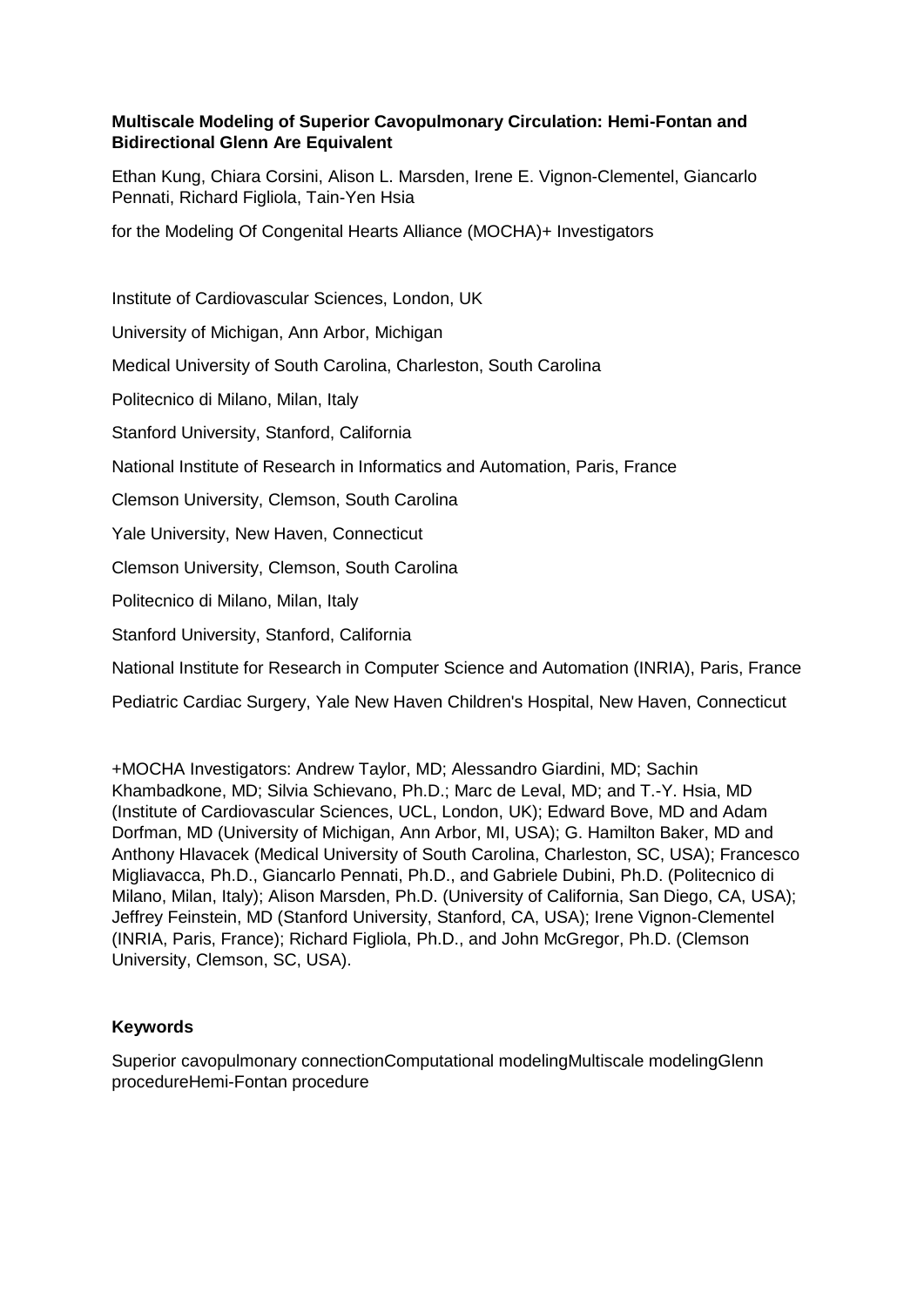## **Abstract**

Superior cavopulmonary circulation (SCPC) can be achieved by either the Hemi-Fontan (hF) or Bidirectional Glenn (bG) connection. Debate remains as to which results in best hemodynamic results. Adopting patient-specific multiscale computational modeling, we examined both the local dynamics and global physiology to determine if surgical choice can lead to different hemodynamic outcomes. Six patients (age: 3–6 months) underwent cardiac magnetic resonance imaging and catheterization prior to SCPC surgery. For each patient: (1) a finite 3-dimensional (3D) volume model of the preoperative anatomy was constructed to include detailed definition of the distal branch pulmonary arteries, (2) virtual hF and bG operations were performed to create 2 SCPC 3D models, and (3) a specific lumped network representing each patient's entire cardiovascular circulation was developed from clinical data. Using a previously validated multiscale algorithm that couples the 3D models with lumped network, both local flow dynamics, that is, power loss, and global systemic physiology can be quantified. In 2 patients whose preoperative imaging demonstrated significant left pulmonary artery (LPA) stenosis, we performed virtual pulmonary arterioplasty to assess its effect. In one patient, the hF model showed higher power loss (107%) than the bG, while in 3, the power losses were higher in the bG models (18–35%). In the remaining 2 patients, the power loss differences were minor. Despite these variations, for all patients, there were no significant differences between the hF and bG models in hemodynamic or physiological outcomes, including cardiac output, superior vena cava pressure, right-left pulmonary flow distribution, and systemic oxygen delivery. In the 2 patients with LPA stenosis, arterioplasty led to better LPA flow (5–8%) while halving the power loss, but without important improvements in SVC pressure or cardiac output. Despite power loss differences, both hF and bG result in similar SCPC hemodynamics and physiology outcome. This suggests that for SCPC, the pre-existing patient-specific physiology and condition, such as pulmonary vascular resistance, are more deterministic in the hemodynamic performance than the type of surgical palliation. Multiscale modeling can be a decision-assist tool to assess whether an extensive LPA reconstruction is needed at the time of SCPC for LPA stenosis.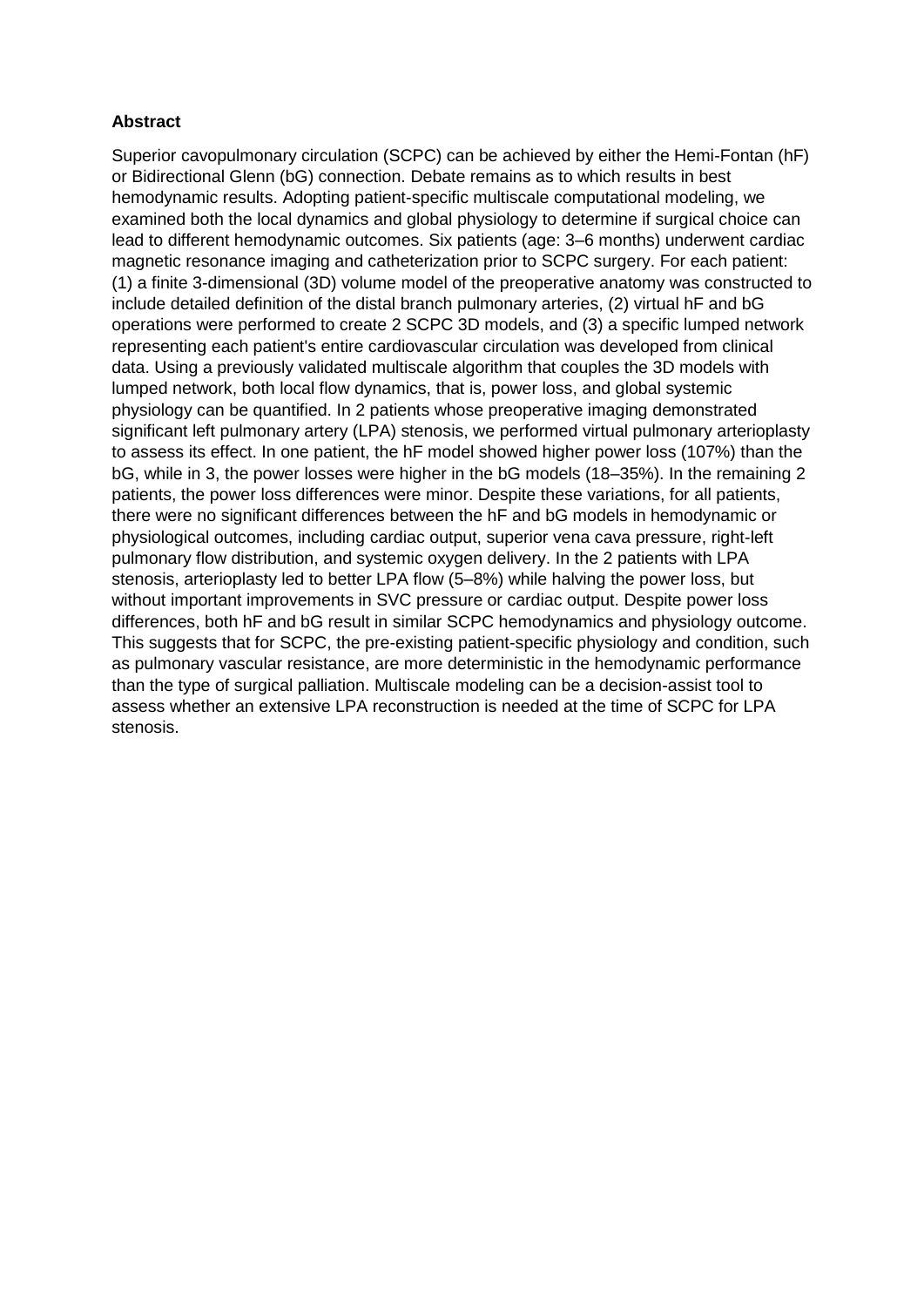### **1. Introduction**

Superior cavopulmonary connection (SCPC) is a transitional circulation that allows for volume off-loading of the single ventricle while providing a stable source of pulmonary blood flow that can grow with the patient prior to completing single ventricle palliation with a Fontan procedure. Pioneered by William Glenn at Yale in the 1960s, the classic unidirectional Glenn anastomosis has been replaced by either the bidirectional Glenn (bG) or the hemi-Fontan (hF) procedures. While an hF facilitates Fontan completion with a lateral tunnel total cavopulmonary connection (TCPC), bG permits creation of an extracardiac TCPC without the need for cardioplegic cardiac arrest. Nonetheless, the choice between the adaptation of either the bG or hF to achieve SCPC remains primarily based on surgeon or institutional preferences. Whereas no direct, randomized comparative study has been performed to demonstrate outcome differences between the 2 SCPC procedures, the question regarding whether one is superior than the other remains unanswered with 2 opposing modeling studies highlighting superiority of one vs the other.1,2

While methodologically accurate, both of the previous computational modeling investigations focused solely on the local flow dynamics, that is, the flow and pressures at the bG or hF connection. And in so doing, both studies relied on local flow dynamic variables, such as power loss and flow split between the branch pulmonary arteries, to assess performance differences between the bG and hF circulations. However, because the SCPC is just one segment of the global cardiovascular system that is composed of a closed circulatory loop, isolated SCPC modeling with open-ended boundary conditions cannot reveal the influence of either the bG or hF on the overall systemic physiology such as SVC pressure, cardiac output, and systemic oxygen delivery.

Multiscale modeling combines the strengths of 3D computational fluid dynamics (CFD) with 0D lumped parameter network to allow comprehensive assessment of hemodynamic effects of the local surgical domain and the global impact on the systemic physiology. Over the last decade, we have used these validated multiscale models to evaluate a variety of clinically significant issues and concepts in patients with single ventricle physiology, such as the hybrid procedure for HLHS, branch pulmonary artery stenosis, residual coarctation, systemic-to-pulmonary shunts, exercise physiology, cardiac biomechanics, and alternative initial palliation, and virtual surgery.3, 4, 5, 6

In this study, we conducted an intensive mathematical modeling investigation using clinical data obtained from a cohort of 6 patients with single ventricle hearts undergoing SCPC procedure to uncover whether the choice between bG and hF procedures leads to hemodynamic and physiological differences. In addition to the employment of the multiscale modeling scheme with a closed-loop cardiovascular circulation, other novel concepts in this study include: (1) adaptation of patient-specific anatomy (with detailed distal branch pulmonary arteries) and physiological parameters into the models, 2) performing virtual bG and hF procedures based on preoperative magnetic resonance imaging, (3) examining the effects of relieving patient-specific discrete left pulmonary artery (LPA) stenosis at the time of SCPC procedure, and (4) quantifying both hemodynamic and physiological variables in the context of SCPC.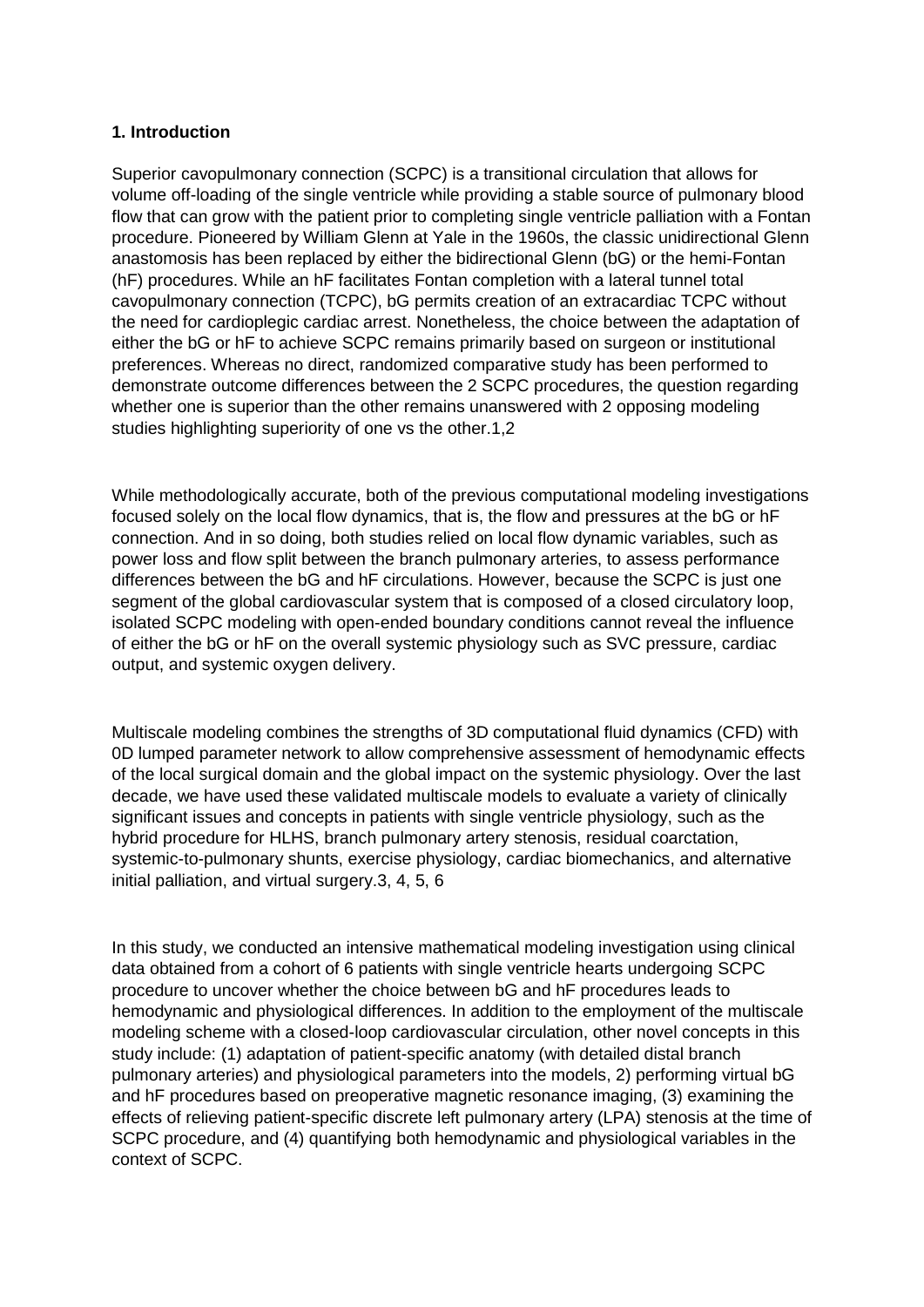## **2. Methods**

### **Patient Selection and Clinical Data**

Six patients (age:  $3-6$  months, BSA: 0.26-0.34 m<sup>2</sup>) with single ventricle cardiac defects were enrolled prior to their preoperative clinical investigations prior to their SCPC procedure. Patients A, E, and F were recruited at the University of Michigan, B and D at the Medical University of South Carolina, and patient C at Great Ormond Street Hospital for Children (GOSH). Institutional review board study approval was obtained for each clinical site and informed consent for the use of clinical data was gained from the participants' legal guardians. The preoperative clinical details of the 6 patients are reported in [Table 1.](https://www.sciencedirect.com/science/article/pii/S104306791930276X?via%3Dihub#tbl0001) Four patients had hypoplastic left heart syndrome (HLHS) and 2 had a hypoplastic right ventricle. At the stage 1 surgery, patient A received a 3.5 mm right modified Blalock-Taussig shunt (mBTS), patients B, C, E, and F underwent Norwood procedure with 3.5 mm right mBTS, and patient D had a 4 mm mBTS with left pulmonary arterioplasty.

| <b>Patient</b>     | A                        | в                      | С                      | D                            | Е                      | F                      |
|--------------------|--------------------------|------------------------|------------------------|------------------------------|------------------------|------------------------|
| Age $*$ (mo)       | 6                        | 3                      | 4                      | 3                            | 4                      | 5                      |
| BSA $(m2)$         | 0.34                     | 0.30                   | 0.27                   | 0.26                         | 0.28                   | 0.34                   |
| Diagnosis          | <b>PA/IVS</b>            | MS, AS                 | MS, AS                 | TA, PA left PAS              | MA. AA                 | MA, AA                 |
| Stage 1<br>surgery | $3.5 \text{ mm}$<br>mBTS | Norwood 3.5 mm<br>mBTS | Norwood 3.5 mm<br>mBTS | 4 mm mBTS with<br>LPA plasty | Norwood 3.5 mm<br>mBTS | Norwood 3.5 mm<br>mBTS |

Table 1. Preoperative Demographics of the 6 Patients Used for the Study

AA, aortic atresia; AS, aortic stenosis; BSA, body surface area; MA, mitral atresia; mBTS, modified Blalock-Taussig shunt; MS, mitral stenosis; PA/IVS, pulmonary atresia/intact ventricular septum; PAS, pulmonary artery stenosis; TA, tricuspid atresia.

⁎Age used for model construction.

All patients underwent preoperative cardiac magnetic resonance imaging (CMR), cardiac catheterization and echocardiography prior to surgery. Depending on institutional preferences, CMR was either performed immediately prior to surgery under the same general anesthesia (GA), on the day of cardiac catheterization under the same GA with transfer between imaging suites, or in a hybrid CMR catheterization imaging suite. CMR was performed on 1.5T scanners (Philips Intera Achieva, Best, the Netherlands; Siemens Avanto, Siemens Medical Solutions, Erlangen, Germany). Contrast-enhanced CMR angiography was performed to obtain 3-dimensional (3D) anatomical imaging with a routine clinical sequence using 0.2 mmol/kg of intravenous gadoteridol (Prohance; Bracco Diagnostics, Princeton, NJ). Free-breathing, electrocardiogram-gated velocity-encoded phase contrast imaging sequences were used to acquire flow measurements in the ascending and descending aorta, pulmonary arteries and veins, and inferior (IVC) and superior vena cavae (SVC).

Cardiac catheterization followed a routine clinical protocol under GA or sedation in a biplane fluoroscopy suite (Siemens Medical Solutions USA, Inc. Pennsylvania). A fluid-filled catheter system was used to acquire pressure traces and hemodynamic measurements in the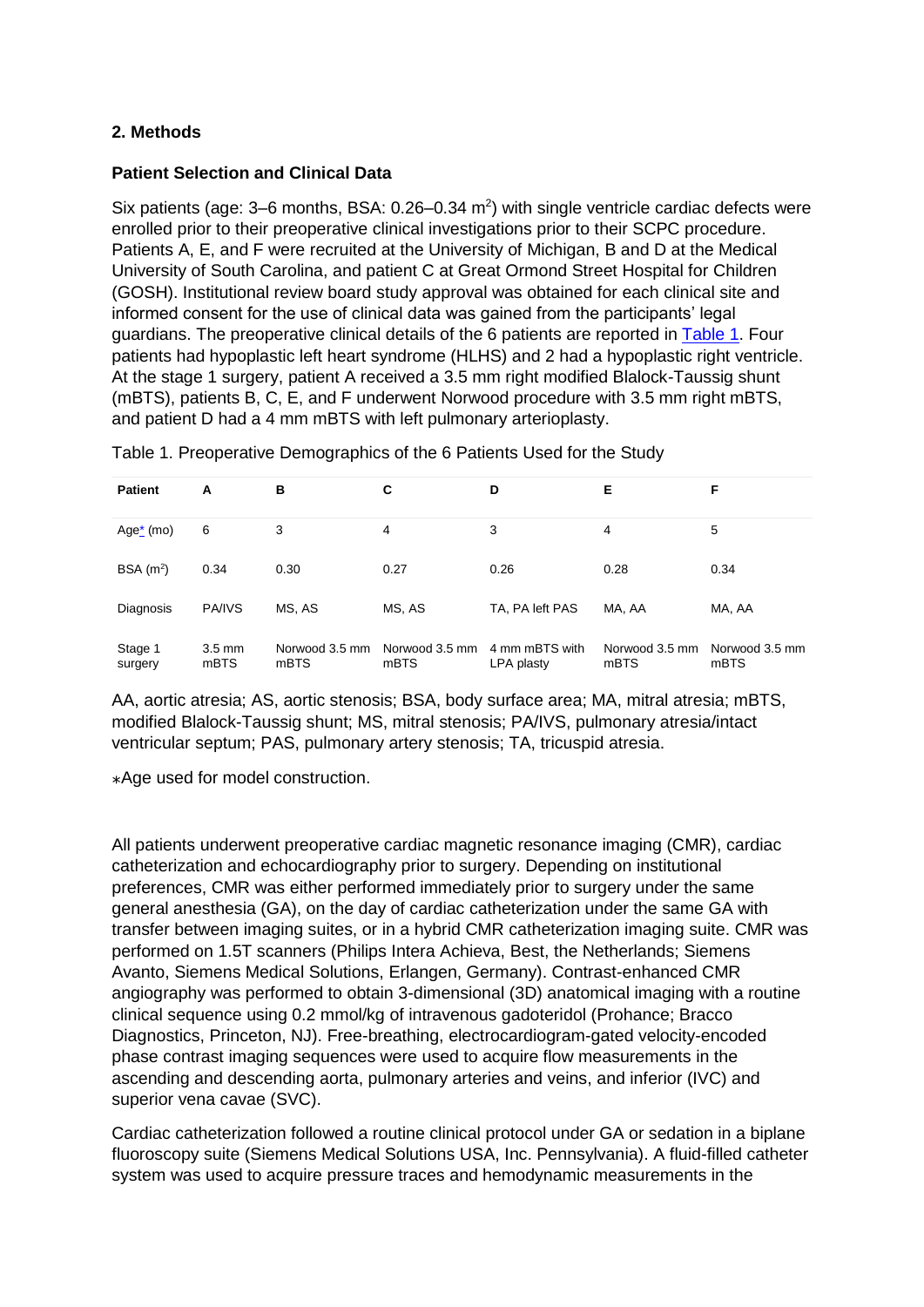ascending and descending aorta, systemic atrium, and single ventricle. Pulmonary artery pressure (PAP) was either a direct measurement or an estimate from pulmonary venous wedge pressure. In patients C, E, and F, PAP was acquired on the left side, with no clinical evidence suggestive of a stenosis or cause for discrepancy between the 2 pulmonary arteries (PA). In patients A, B, and D, PAPs were acquired on the left and right sides. Patient B also had left pulmonary artery stenosis (PAS), and patient D had left PAS with a 3 mm Hg pressure difference between the 2 pulmonary arteries. Only in patient D did the clinical team felt a surgical left pulmonary arterioplasty was indicted. Preoperative echocardiography was performed under GA or sedation. Pulsed wave Doppler traces were acquired in the aorta, SVC, IVC, and branch PAs.

All clinical data processing occurred at one core laboratory (GOSH). A representation of the patients' preoperative physiology was constructed from CMR flows and invasive mean pressure measurements. The resulting parameters presented in [Table 2](https://www.sciencedirect.com/science/article/pii/S104306791930276X?via%3Dihub#tbl0002) were used to tune the multiscale models as described below. Flow measurements were calculated using an inhouse plug-in for OsiriX open-source software (OsiriX Foundation, Geneva, Switzerland). These are reported indexed to BSA to aid comparison between patients.

| <b>Patient</b>                                                      | Α     | в    | С    | D              | E.   | F    |
|---------------------------------------------------------------------|-------|------|------|----------------|------|------|
| CI (L/min/m <sup>2</sup> )                                          | 4.31  | 4.08 | 6.87 | 6.23           | 5.79 | 5.47 |
| $Qp$ (L/min/m <sup>2</sup> )                                        | 1.32  | 1.94 | 3.69 | 2.77           | 2.57 | 3.53 |
| Qrpa: Qp (%)                                                        | 64    | 46   | 51   | 67             | 46   | 55   |
| Qp: Qs                                                              | 0.44  | 0.91 | 1.16 | 0.80           | 0.80 | 1.81 |
| $mP_{\text{atr}}$ (mm Hg)                                           | 5     | 6    | 6    | $\overline{7}$ | 5    | 4    |
| mPAP (mm Hg) 13(R), 12(L) 12(R/L) 11(L) 17(R), 14(L) 13 (L) 13.5(L) |       |      |      |                |      |      |
| TPG (mm Hg)                                                         | 8     | 6    | 5    | 10             | 8    | 9.5  |
| $mP_{A0}$ (mm Hg)                                                   | $43*$ | 52   | 51   | 53             | 53   | 72   |
| $PVR (WU \times m^2)$                                               | 6.0   | 3.1  | 1.4  | 3.6            | 2.8  | 2.7  |
| SVR (WU $\times$ m <sup>2</sup> ) 12.7                              |       | 21.5 | 14.2 | 13.3           | 14.8 | 35.0 |

Table 2. Clinical Parameters Used for Preoperative Multiscale Modeling

CI, cardiac index;  $mP_{Ao}$ , mean invasive ascending aortic pressure;  $mPAP$ , mean pulmonary artery pressure; mP<sub>atr</sub>, mean systemic atrial pressure; PVR and SVR, pulmonary and systemic vascular resistance; Qp and Qs, pulmonary and systemic flow; Qrpa, right pulmonary artery flow; R/L, right/left; TPG, transpulmonary gradient.

⁎Estimated from left upper limb sphygmomanometer.

# **THREE-DIMENSIONAL (3D) MODELS AND VIRTUAL SURGERY**

3D models of each patient's stage 1 anatomy were reconstructed from the CMR angiographic sequences using commercially available software (Mimics, Materialise NV,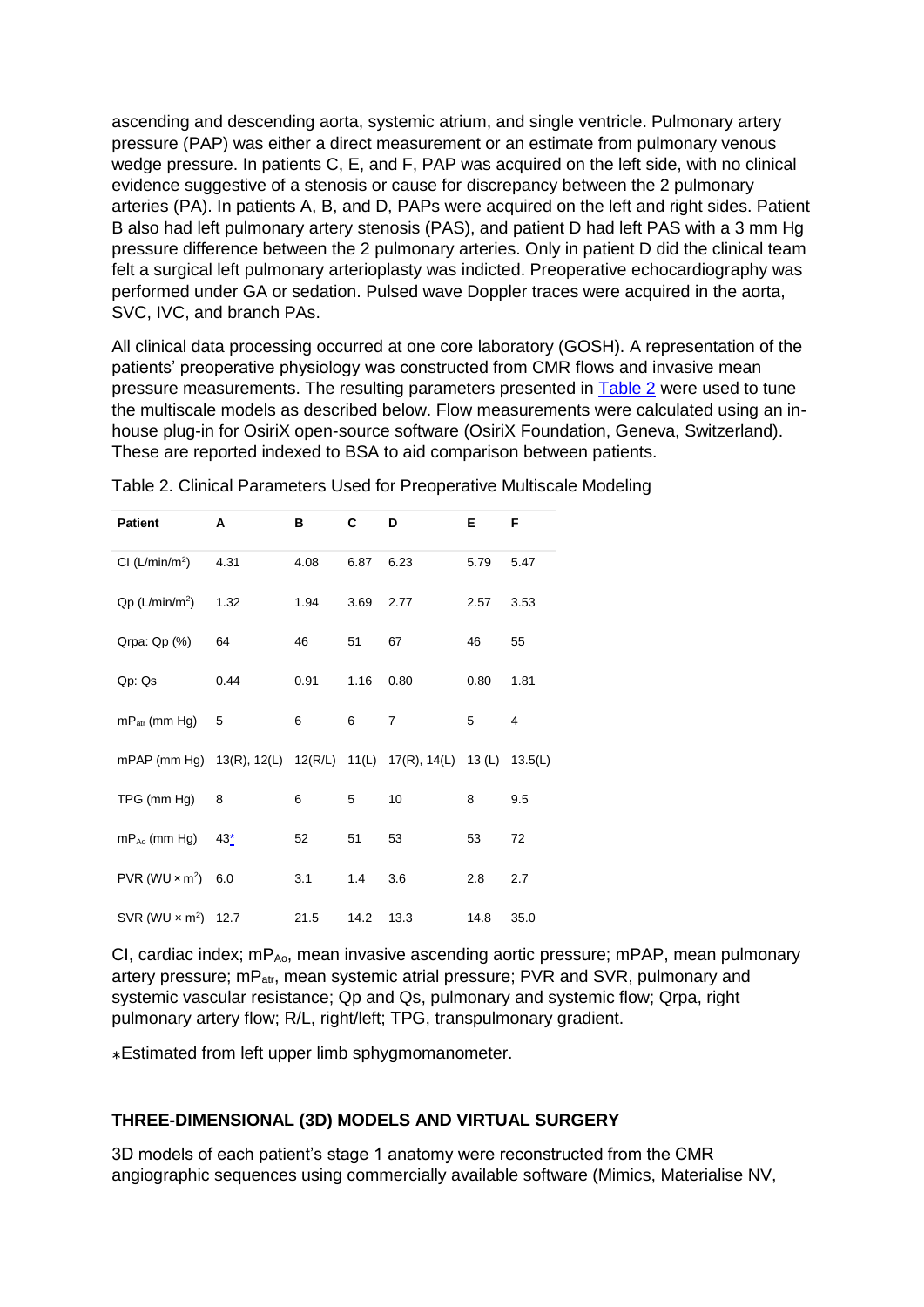Leuven, Belgium). In **Figure 1**, we illustrate the reconstruction process using Patient B as an example, while **[Figure 2](https://www.sciencedirect.com/science/article/pii/S104306791930276X?via%3Dihub#fig0002)** depicts the stage 1 and stage 2 reconstructions for the 6 patients studied. Referring to [Figure 1,](https://www.sciencedirect.com/science/article/pii/S104306791930276X?via%3Dihub#fig0001) a region of interest was selected within the relevant area of surgical anatomy. A 3D geometrical model was constructed through a process of regiongrowing and segmentation.<sup> $7,8$  $7,8$ </sup> The preoperative 3D model for each patient included the mBTS and PAs extended to the furthest branch level visible for reconstruction [\(Fig. 1,](https://www.sciencedirect.com/science/article/pii/S104306791930276X?via%3Dihub#fig0001) stage 1). The location of the SVC and atrium was noted for construction of the stage 2 virtual surgery. To this end, the stage 1 geometry was manipulated virtually, removing the mBTS and inserting the reconstructed SVC in its stead, merging the volumes with a Boolean operation [\(Fig. 1,](https://www.sciencedirect.com/science/article/pii/S104306791930276X?via%3Dihub#fig0001) stage 2). In the case of hF, a portion of the atrium was reconstructed from the original CMR dataset and similarly merged in the 3D domain, again after removal of the mBTS. In both cases, where appropriate, a pulmonary arterioplasty model was generated by virtually enlarging the caliber of the narrowed PA. Prior to use for stage 2 simulations, the realistic nature of all virtual surgery models shown in **[Figure 2](https://www.sciencedirect.com/science/article/pii/S104306791930276X?via%3Dihub#fig0002)** was verified by the surgeons (EB, TYH) involved in the study.



Figure 1. An example of the virtual bG and hF superior cavopulmonary surgeries using patient B. Top panel demonstrates the preoperative (stage 1) anatomy obtained from MRI. Middle panel demonstrates virtual bG and hF surgeries. Bottom panel demonstrates virtual bG and hG procedures with concomitant left pulmonary arterioplasty for relieve of left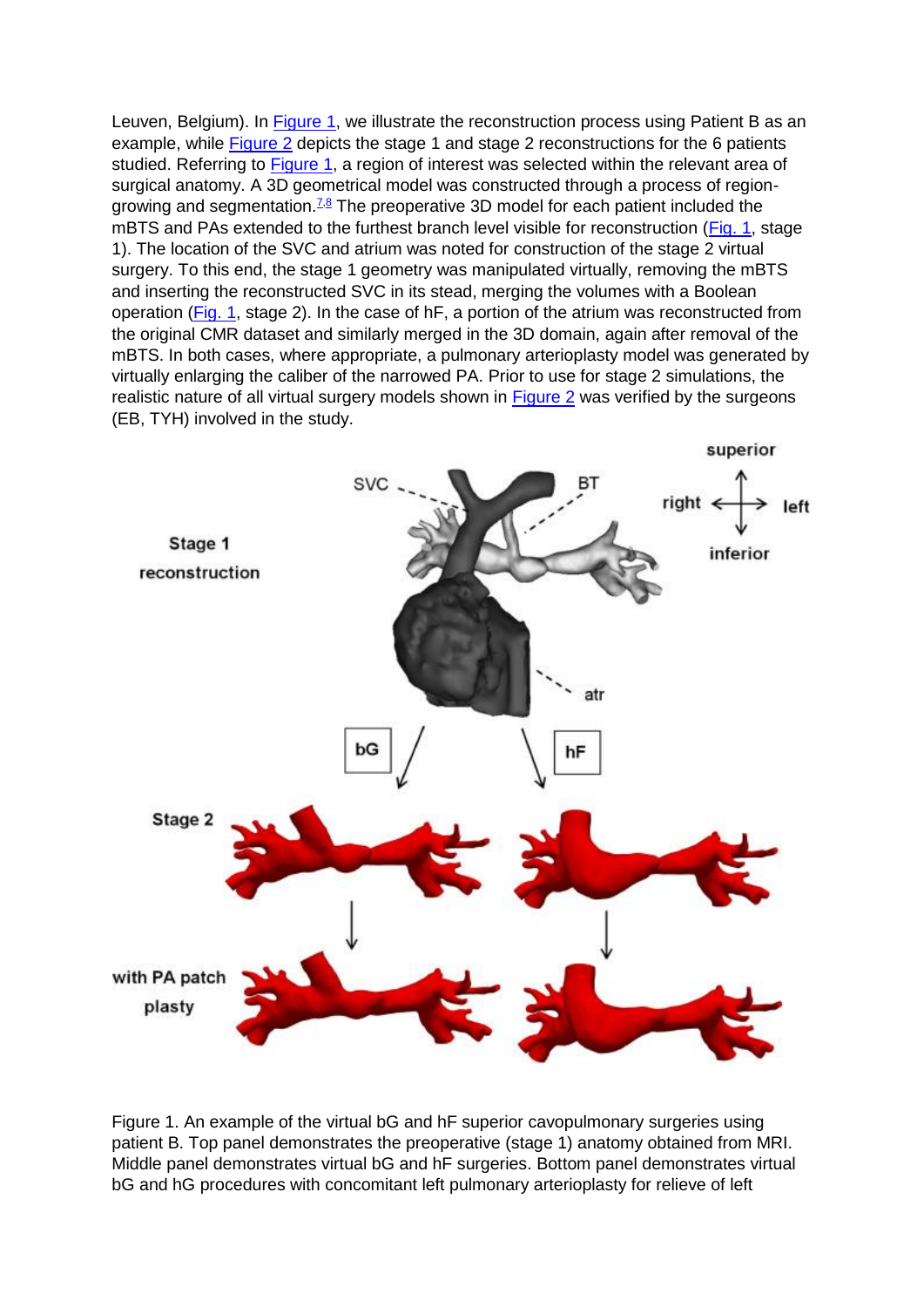pulmonary arterial stenosis. atr, atrium; bG, bidirectional Glenn; hF, hemi-Fontan; BTS, Blalock-Taussig shunt; PA, pulmonary artery; SVC, superior vena cava.



Figure 2. The preoperative anatomical reconstruction (stage 1) and virtual surgery (stage 2) for all 6 patients studied. Patients B and D had left pulmonary arterial stenosis preoperatively, and virtual SCPC surgeries were performed with and without concomitant left pulmonary arterioplasty. bG, bidirectional Glenn; hF, hemi-Fontan; PA, pulmonary artery.

# **MULTISCALE SIMULATION AND ANALYSIS**

Multiscale models were developed and tuned for each patient based on the patient-specific anatomical and clinical data [\(Table 2\)](https://www.sciencedirect.com/science/article/pii/S104306791930276X?via%3Dihub#tbl0002). According to our previous work, $3.4$  $3.4$  we constructed a 0D LPN to model the circulatory system outside of the surgical region, which was coupled directly to the inflow and outflow passages of the 3D model of the surgical site. Briefly, the closed-loop LPN includes sections that describe the heart, upper and lower body vasculatures, pulmonary vasculature, and vascular beds in several abdominal organs. The contraction and filling of each heart chamber is described via a passive and active pressurevolume curve and an activation function. $3.4$  $3.4$  This allows the simulation to capture effects of preload on cardiac output due to the Frank-Starling mechanism. The influence of respiration was neglected for this study.

Each patient was modeled at the age and body surface area (BSA) at the time of their CMR scan since both 3D and flow information are acquired at this time point. As described in our prior work, most elements of the LPN were tuned initially using reference values (that were scaled by allometric equations based on each patient's particular BSA and then further adjusted for each patient based on available clinical data[.9,](https://www.sciencedirect.com/science/article/pii/S104306791930276X?via%3Dihub#bib0009) [10,](https://www.sciencedirect.com/science/article/pii/S104306791930276X?via%3Dihub#bib0010) [11,](https://www.sciencedirect.com/science/article/pii/S104306791930276X?via%3Dihub#bib0011) [12](https://www.sciencedirect.com/science/article/pii/S104306791930276X?via%3Dihub#bib0012) The LPN parameters in the pulmonary vasculature were automatically estimated based on multiscale preoperative simulations to match the relevant clinical measurements.<sup>[13](https://www.sciencedirect.com/science/article/pii/S104306791930276X?via%3Dihub#bib0013)</sup> We divided the pulmonary vasculature into several parts to be represented as lumped components. These parts include the large arteries, smaller arteries, capillaries, and veins; Next, empirical laws determined the distribution of the equivalent resistance and capacitance over the arterial or venous sides[.14,](https://www.sciencedirect.com/science/article/pii/S104306791930276X?via%3Dihub#bib0014) [15,](https://www.sciencedirect.com/science/article/pii/S104306791930276X?via%3Dihub#bib0015) [16](https://www.sciencedirect.com/science/article/pii/S104306791930276X?via%3Dihub#bib0016) Windkessel models were generated from the Womersley-based impedance of each pulmonary branch<sup>[17,](https://www.sciencedirect.com/science/article/pii/S104306791930276X?via%3Dihub#bib0017)[18](https://www.sciencedirect.com/science/article/pii/S104306791930276X?via%3Dihub#bib0018)</sup>; therefore, the proximal to distal pulmonary artery resistance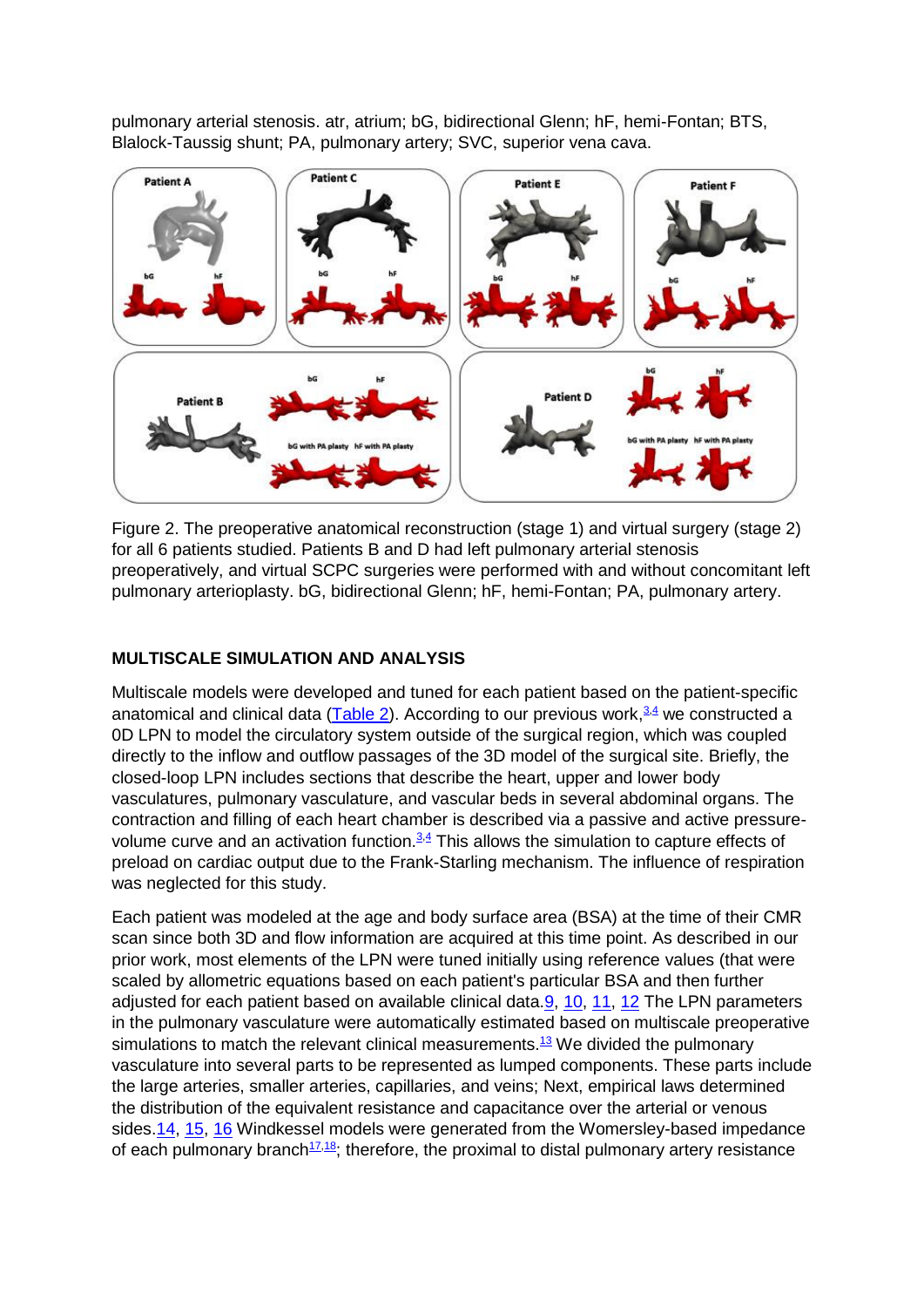ratio is different for each branch. Combining all of these relations provided a unique set of LPN parameters for each pulmonary branch based on its total resistance.

Multiscale simulations of the postoperative scenarios were conducted according to previously validated techniques.<sup> $7,12,19,20$  $7,12,19,20$  $7,12,19,20$  $7,12,19,20$ </sup> Briefly, this involves discretizing the 3D virtual surgery geometries into isotropic finite-element meshes with maximum edge size of 0.03 cm (MESHSIM, Simmetrix Inc., New York) and coupling the 3D Navier-Stokes equations to the 0D LPN using Neumann boundary conditions, implicit coupling, and outflow stabilization. $21$  Flow and pressure in the 3D and LPN domain were solved using a custom incompressible finite element Navier-Stokes solver (Simvascular, [www.simtk.org\)](http://www.simtk.org/), and a fourth-order Runge-Kutta algorithm, respectively. Simulation time step size was 1 ms and 1 μs for the 3D and LPN domain, respectively. Flow and pressure coupling between domains occurs at every 3D time step. Each simulation included 12 cardiac cycles where the last cycle data, by which periodicity had been achieved, was used in the final results analysis.

Power loss was calculated from the simulation results according to our previous publication[.](https://www.sciencedirect.com/science/article/pii/S104306791930276X?via%3Dihub#bib0004) $4$  To summarize, the surgical junction power loss was obtained from the 3D data by integrating the sum of inlet and outlet face energy fluxes, which accounts for both the potential and kinetic energy. The power loss across a vascular bed was obtained from the 0D data by multiplying the pressure drop and the total flow across the vascular bed.

Postoperative predictions of systemic oxygen delivery, and arterial and venous saturations were calculated using a combination of preoperative clinical measurements and postoperative predictions of flow. We assumed: (1) the preoperative estimates of maximum oxygen capacity and oxygen consumption remained the same immediately following surgery; (2) pulmonary venous saturations remain the same immediately postoperatively; and (3) the relative upper and lower body oxygen consumption after surgery is directly proportional to flow. The maximum oxygen carrying capacity of blood max $O_2$ cap (ml $O_2/100$ mL) was estimated as(1)maxO2cap=Hbprex1.34where  $Hb<sub>pre</sub>$  is preoperative hemoglobin in g/dL and 1.34 represents Hüfner's constant (a directly measured estimate of the maximum oxygen carrying capacity of blood equal to 1.34 mL  $O<sub>2</sub>/g$  of hemoglobin). The oxygen consumption O<sub>2</sub>cons (mlO<sub>2</sub>/min/m<sup>2</sup>) was estimated as(2)---O2cons=Qp-prexPVsatpre−artsat-pre100×maxO2cap×10/BSAwhere Q<sub>p-pre</sub> is the preoperative measured pulmonary flow ( $L/m$ in), P $V_{\text{sat-ore}}$  is the measured preoperative pulmonary venous oxygen saturations (%), art<sub>sat-pre</sub> is the measured arterial oxygen saturations (%), and BSA is body surface area  $(m<sup>2</sup>)$ . The post-operative estimated systemic oxygen delivery O<sub>2</sub>del (mIO<sub>2</sub>/min/m<sup>2</sup>) was calculated as(3)‐O2del=Qs×PVsat‐

pre100xmaxO2capx10)−(αLBxO2consxBSA)QpBSAwhere Q<sub>s</sub> is systemic flow (L/min) calculated from the postoperative simulation,  $\alpha_{LB}$  is the proportion of  $Q_s$  to the lower body based on postoperative simulation results, and  $Q<sub>p</sub>$  is the postoperative pulmonary flow (L/min) from simulation results. The postoperative arterial oxygen saturation art $_{sat\text{-}post}$  (%) was estimated as(4)-artsat-post=O2delQsxBSAmaxO2capx10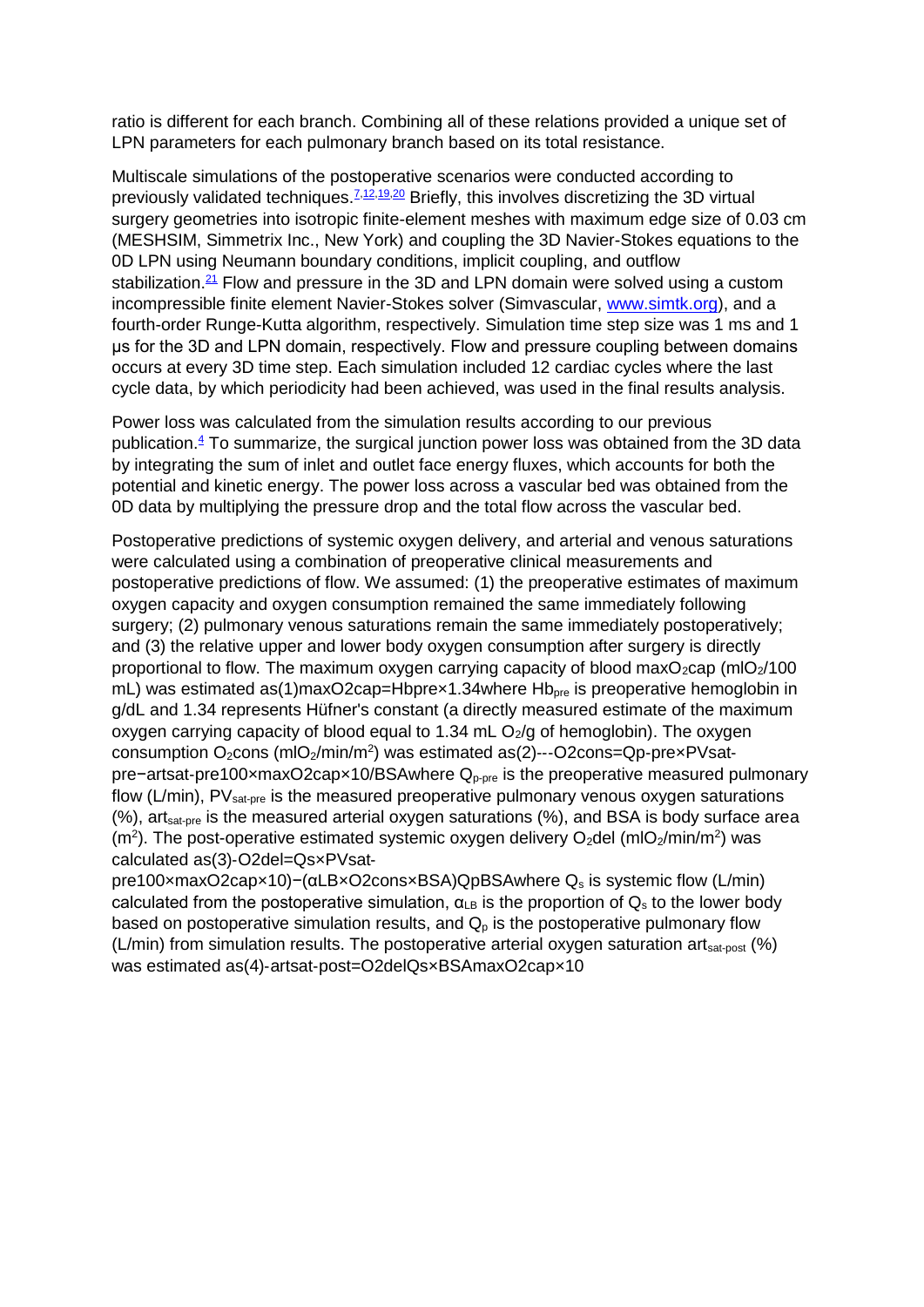#### **3. Results**

There were significant differences in local flow patterns and pressure distributions between the 2 surgical options. Using the results for patient B as an example [\(Fig. 3\)](https://www.sciencedirect.com/science/article/pii/S104306791930276X?via%3Dihub#fig0003), the bG geometry typically reveals a flow jet of blood from the SVC that impinges on the bottom of the PA wall at the anastomosis where it divides to the branches [\(Fig. 3A](https://www.sciencedirect.com/science/article/pii/S104306791930276X?via%3Dihub#fig0003) and C). However, in the hF geometry, there is slight vortex of blood as the incoming SVC flow glides along the atrial wall [\(Fig. 3B](https://www.sciencedirect.com/science/article/pii/S104306791930276X?via%3Dihub#fig0003) and D). In the cases where an LPA stenosis is present [\(Fig. 3A](https://www.sciencedirect.com/science/article/pii/S104306791930276X?via%3Dihub#fig0003) and B), there is also a flow jet following and a nominal 1 mm Hg pressure loss across the stenosis. The pressure and flow patterns predicted here were consistent with those of a previous study on patients at the same stage but right before the Fontan surgery.<sup>[19](https://www.sciencedirect.com/science/article/pii/S104306791930276X?via%3Dihub#bib0019)</sup>



Pressure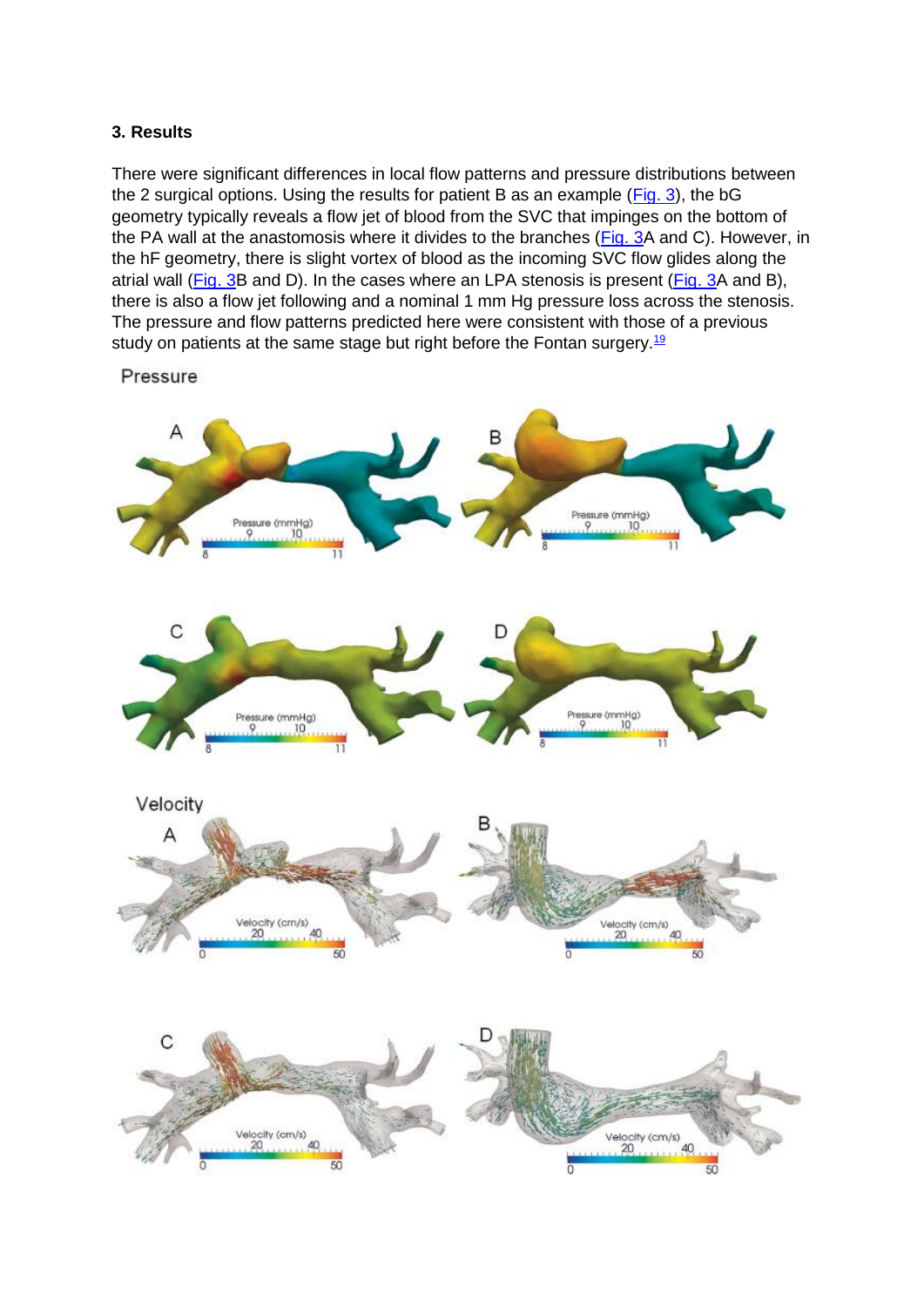Figure 3. Mid-systolic pressure and velocity maps for patient B. (A) Bidirectional Glenn with left pulmonary artery stenosis; (B) hemi-Fontan with left pulmonary artery stenosis; (C) bidirectional Glenn with pulmonary arterioplasty; (D) hemi-Fontan with pulmonary arterioplasty.

The local power loss in the surgical SCPC junction [\(Table 3,](https://www.sciencedirect.com/science/article/pii/S104306791930276X?via%3Dihub#tbl0003) 3D power loss) varied considerably between bG and hF models. In 4 patients, hF showed a notably higher power loss (18–107%) than bG, which was consistent with the differences in flow fields and pressures between these differing surgical options. In 2 patients, power losses were essentially equivalent (<7% difference) between options. In comparing the 3D power loss with the total power loss across the entire pulmonary vascular bed [\(Table 3\)](https://www.sciencedirect.com/science/article/pii/S104306791930276X?via%3Dihub#tbl0003), the amount of power loss occurring within the SCPC junction is only 1–16% of that across the entire pulmonary circulation. The magnitudes of these power losses are compared directly in [Figure 4.](https://www.sciencedirect.com/science/article/pii/S104306791930276X?via%3Dihub#fig0004) Much larger differences in the total pulmonary power loss exist between patients with different pulmonary vascular resistances (PVR) than between the different surgical options of the same patient.

| <b>Patient</b>                 | A                      |                  | в         |                        | C<br>D    |                        |           |                        |                        | Е          |           | F                       |                        |           |                     |           |
|--------------------------------|------------------------|------------------|-----------|------------------------|-----------|------------------------|-----------|------------------------|------------------------|------------|-----------|-------------------------|------------------------|-----------|---------------------|-----------|
| Procedure                      | bG                     | $hF^*$           | bG        | bG<br>(ns)<br>*        | hF        | hF<br>(ns)             | bG*       | hF                     | bG                     | bG<br>(ns) | hF        | hF<br>(n <sub>s</sub> ) | bG                     | hF*       | bG                  | hF*       |
| CI.<br>(L/min/m <sup>2</sup> ) | 3.40                   | 3.38             | 3.34      | 3.35                   | 3.34      | 3.35                   | 5.25      | 5.24                   | 4.29                   | 4.32       | 4.28      | 4.32                    | 3.87                   | 3.86      | 3.64                | 3.64      |
| Qp<br>(L/min/m <sup>2</sup> )  | 2.01                   | 1.99             | 1.63      | 1.64                   | 1.63      | 1.64                   | 2.88      | 2.87                   | 2.66                   | 2.70       | 2.65      | 2.69                    | 2.74                   | 2.73      | 2.58                | 2.58      |
| Qrpa: Qp<br>(% )               | 63                     | 63               | 59        | 54                     | 59        | 54                     | 51        | 48                     | 69                     | 61         | 68        | 60                      | 45.0                   | 45.0      | 56                  | 55        |
| Qp: Qs                         | 0.59                   | 0.59             | 0.49      | 0.49                   | 0.49      | 0.49                   | 0.55      | 0.55                   | 0.62                   | 0.62       | 0.62      | 0.62                    | 0.71                   | 0.71      | 0.71                | 0.71      |
| $P_{atr}$ (mm<br>Hg)           |                        | 2.48 2.43        | 4.59      | 4.62                   | 4.60      | 4.63                   | 5.22      | 5.22                   | 4.67                   | 4.71       |           | 4.66 4.71               | 3.63                   | 3.62      | 2.46                | 2.46      |
| Psvc (mm<br>Hg)                | 15.0<br>$\overline{7}$ | 15.3<br>8        | 10.4<br>9 | 10.0<br>$\overline{2}$ | 10.4<br>3 | 10.0<br>$\overline{2}$ | 10.1<br>1 | 10.1<br>9              | 14.6<br>$\overline{7}$ | 13.7<br>6  | 14.9<br>1 | 13.8<br>4               | 11.9<br>$\overline{2}$ | 12.0<br>9 | 10.3<br>$\mathbf 0$ | 10.2<br>6 |
| TPG (mm<br>Hg)                 | 12.1<br>8              | 12.1<br>3        | 5.05      | 4.70                   | 5.07      | 4.93                   | 4.25      | 4.24                   | 8.05                   | 8.34       | 8.04      | 8.37                    | 8.19                   | 8.18      | 7.20                | 7.20      |
| Ao MAP<br>(mm Hg)              | 53.0<br>6              | 53.1<br>$\Omega$ | 74.9      | 74.9                   | 74.9      | 74.9                   | 80.4      | 80.4<br>$\overline{2}$ | 67.0                   | 66.9       | 67.1      | 66.9                    | 65.9                   | 65.9      | 131.<br>4           | 131.<br>4 |
| 3D Power<br>loss (mW)          | 0.61                   | 1.26             | 0.87      | 0.35                   | 0.82      | 0.33                   | 1.05      | 1.24                   | 2.00                   | 0.92       | 2.51      | 1.11                    | 0.95                   | 1.28      | 1.20                | 1.12      |

Table 3. SCPC Simulation Results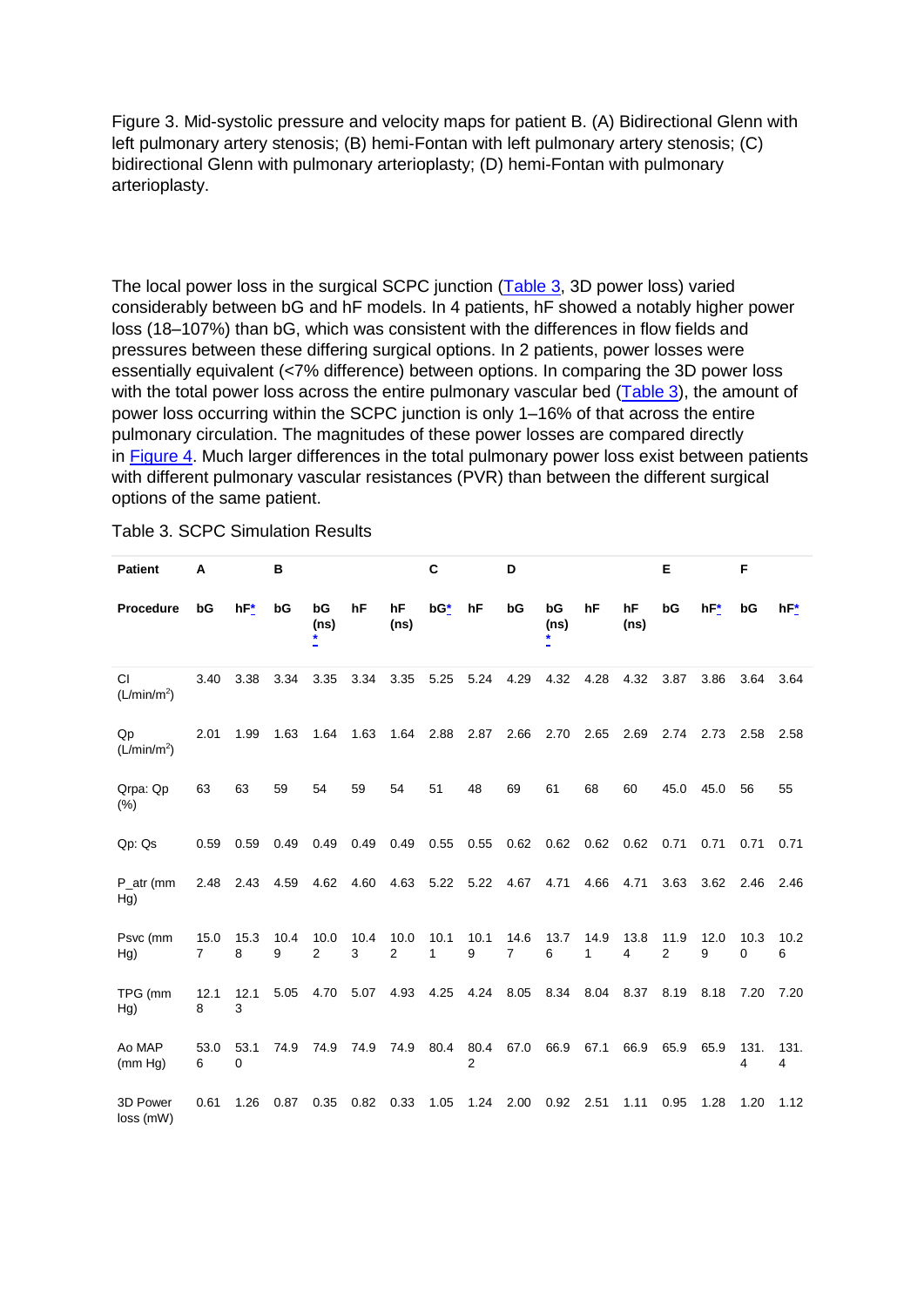| <b>Patient</b>                                                  | A                |            | B    |                       |      | C<br>D     |           |           |           |                        |           | E          |           | F                      |           |                  |
|-----------------------------------------------------------------|------------------|------------|------|-----------------------|------|------------|-----------|-----------|-----------|------------------------|-----------|------------|-----------|------------------------|-----------|------------------|
| Procedure                                                       | bG               | $hF_{-}^*$ | bG   | bG<br>(ns)<br>$\star$ | hF   | hF<br>(ns) | $bG^*$    | hF        | bG        | bG<br>(ns)<br>$\ast$   | hF        | hF<br>(ns) | bG        | $hF_{-}^*$             | bG        | hF*              |
| PA-Sa<br>power loss<br>(mW)                                     | 18.4<br>9        | 18.1<br>8  | 5.54 | 5.59                  | 5.57 | 5.62       | 15.5<br>4 | 15.6<br>1 | 13.3<br>1 | 13.1<br>5              | 13.1<br>4 | 13.0<br>8  | 13.8<br>1 | 13.7<br>4              | 14.0<br>0 | 13.9<br>8        |
| Total<br>pulmonary<br>power loss                                | 19.1<br>$\Omega$ | 19.4<br>4  | 6.41 | 5.94                  | 6.39 | 5.95       | 16.5<br>9 | 16.8<br>5 | 15.3<br>1 | 14.0<br>$\overline{7}$ | 15.6<br>5 | 14.1<br>9  | 14.7<br>6 | 15.0<br>$\overline{2}$ | 15.2<br>0 | 15.1<br>$\Omega$ |
| SCPC: total<br>pulmonary<br>power loss<br>(% )                  | 3.2              | 6.5        | 13.6 | 5.9                   | 12.8 | 5.5        | 6.3       | 7.4       | 13.1      | 6.5                    | 16.0      | 7.8        | 6.4       | 8.5                    | 7.9       | 7.4              |
| Oxygen<br>delivery<br>(mIO <sub>2</sub> /min/<br>m <sup>2</sup> | 597              | 593        | 599  | 602                   | 602  | 603        | 100<br>6  | 100<br>5  | 806       | 812                    | 804       | 812        | 746       | 746                    | 867       | 867              |
| $O2$ sat Ao                                                     | 82               | 82         | 84   | 84                    | 84   | 84         | 89        | 89        | 88        | 88                     | 88        | 88         | 90        | 90                     | 91        | 91               |

Ao, aortic; Ao MAP, aortic mean arterial pressure; bG, bidirectional Glenn; CI, cardiac index; hF, hemi-Fontan; ns, no left PA stenosis; PA-Sa, pulmonary artery to systemic atrial; Psvc, superior vena cava pressure; P\_atr, common atrial pressure; Qp and Qs, pulmonary and systemic flow; Qrpa, right pulmonary artery flow; SCPC, superior cavopulmonary connection; TPG, transpulmonary gradient.

## ⁎ Actual surgical procedure performed.

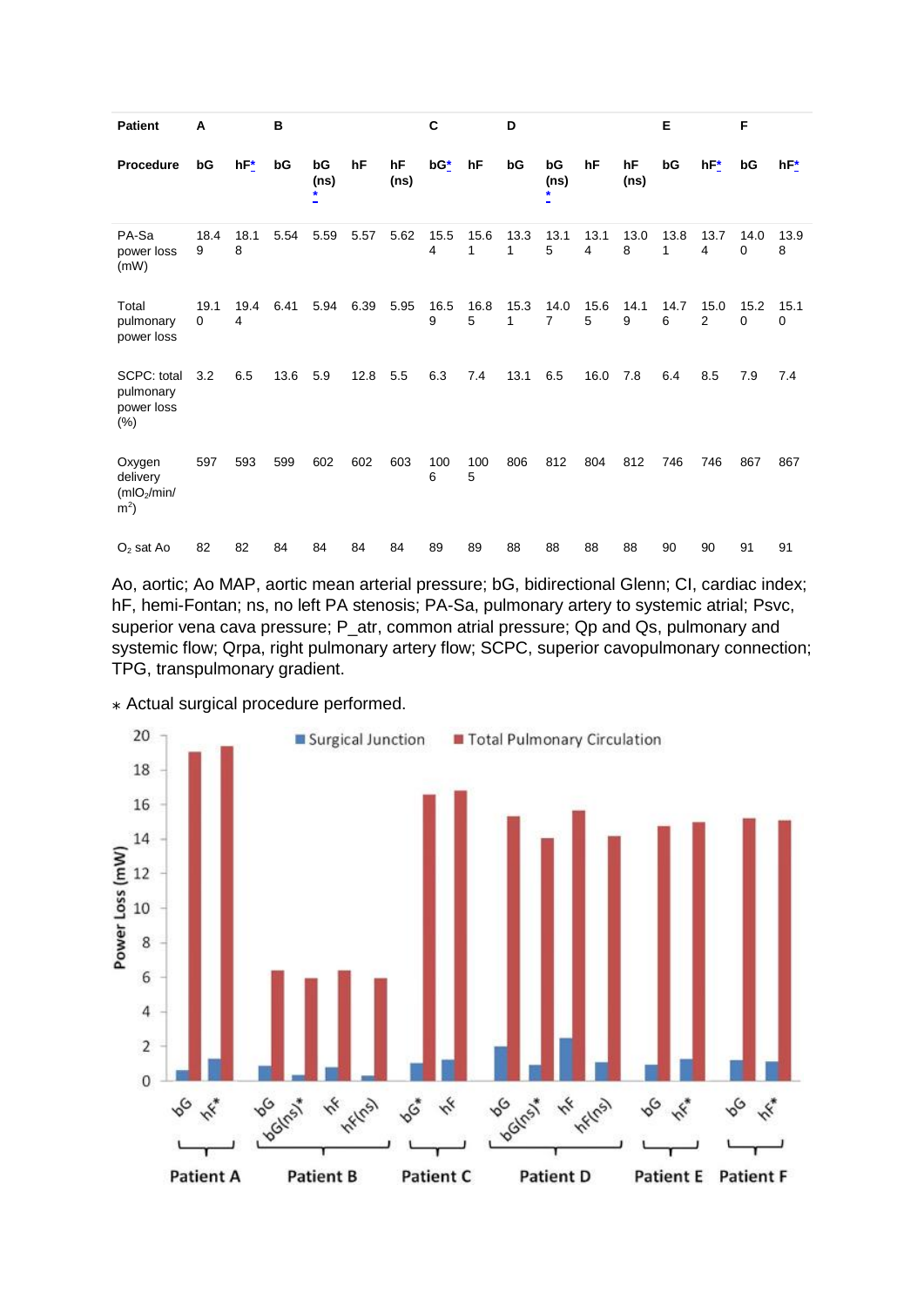Figure 4. A comparison of the power loss in the SCPC surgical junction and the total power loss through the pulmonary circulation. Power loss through the SCPC surgical junction, whether bG or hF, represents a very small part of the overall power loss in the superior cavopulmonary circulation. bG, bidirectional Glenn; hF, hemi-Fontan; mW, milli-Watts; ns, no pulmonary arterial stenosis; PA, pulmonary artery.

As a consequence, the postoperative SCPC simulation results revealed similar physiologic outcomes between the various surgical options for each patient [\(Table 3\)](https://www.sciencedirect.com/science/article/pii/S104306791930276X?via%3Dihub#tbl0003). The bG and hF surgical models had small differences in transpulmonary gradient (TPG) and SVC pressure  $(P<sub>SVC</sub>)$  (up to 5% and 2%, respectively), and negligible differences in cardiac index (CI) (<1%) with nearly identical pulmonary to systemic flow splits. Oxygen delivery [\(Table 3\)](https://www.sciencedirect.com/science/article/pii/S104306791930276X?via%3Dihub#tbl0003) closely followed cardiac index for each patient, and both oxygen delivery and oxygen saturations were insensitive to the surgical option for a specific patient.

The power losses in models with left PAS were found to be more than 2 times higher (217– 248%) than that in models where the left PAS was relieved by virtual arterioplasty. While the relief of PAS led to slightly better LPA flow (5–8%) in both patients, there was no important improvement in SVC pressure or cardiac output compared to models where the left PAS was left intact.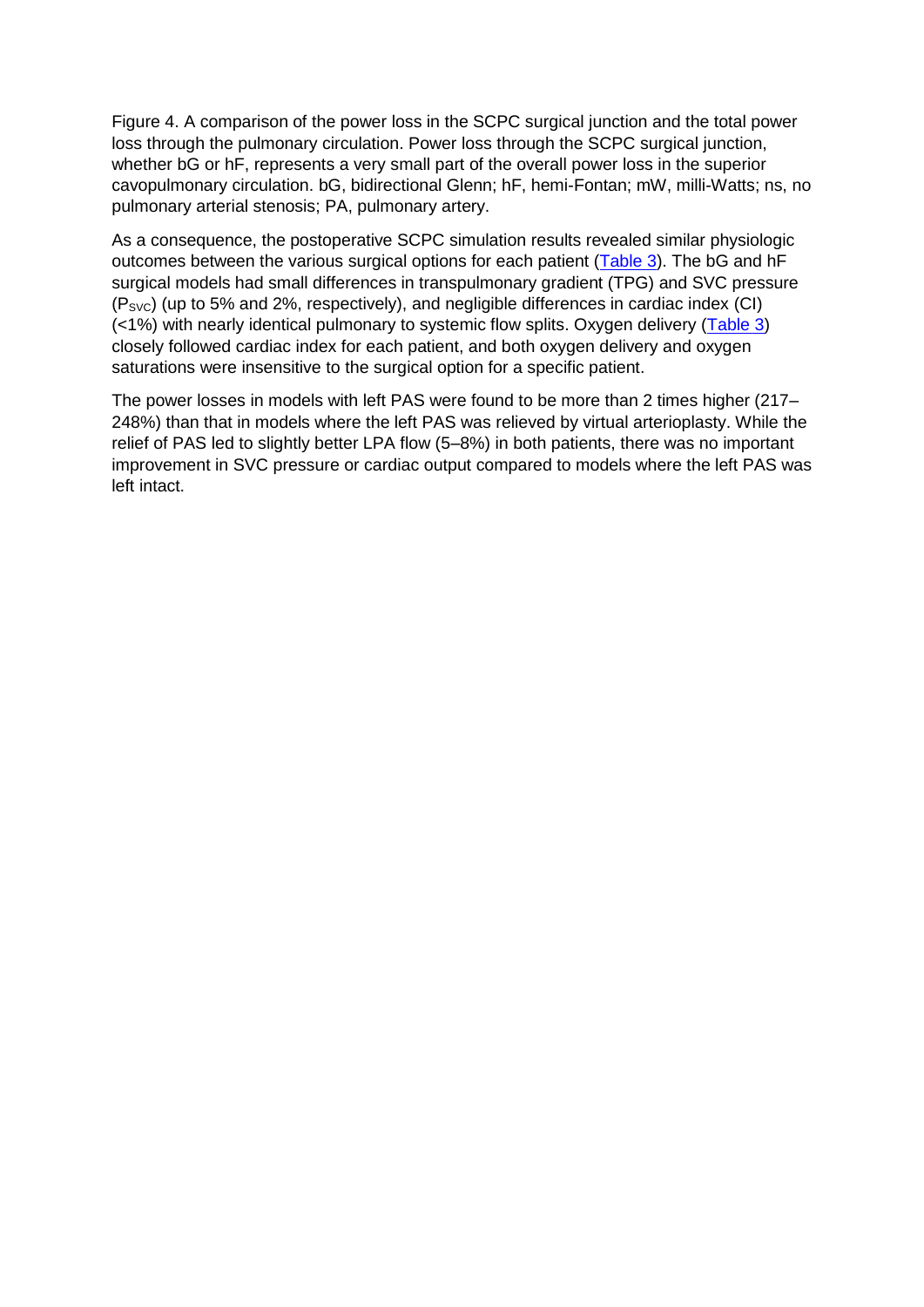### **4. Discussion**

In 1996, Marc de Leval et al in Milan, Italy, reported the first instance where CFD, a relatively new engineering field, was applied to the evaluation of a reconstructive cardiac procedure.[24](https://www.sciencedirect.com/science/article/pii/S104306791930276X?via%3Dihub#bib0024) While the mathematics were sophisticated and investigation revealed interesting flow dynamic insights in the TCPC, the problem facing the investigators was how to translate the mathematical information to the surgical community. They needed a parameter or variable that a congenital cardiac surgeon can appreciate its value and correlate with clinical significance. Since the ability of CFD at that time only allowed for modeling an isolated surgical domain, that is, the cavopulmonary connections, their models required compulsory open-ended inlets and outlets with rigid, prescribed boundary conditions. And in such an open-loop circulatory model, only the local pressure and flow conditions can be quantified, leaving any interaction with the rest of the global, systemic circulation unanswered. Therefore, as a way to quantify the "performance" of a cavopulmonary connection, the concept of power loss was introduced to describe the extraction of fluid dynamic power, or energy, as blood traversed from the inlets (vena cava) to the outlets (branch pulmonary arteries). It became accepted that less power loss equated to better cavopulmonary circulation. And power loss became the goal post for which future modeling investigations of the cavopulmonary circulation would be based on.<sup>[1,](https://www.sciencedirect.com/science/article/pii/S104306791930276X?via%3Dihub#bib0001)[2,](https://www.sciencedirect.com/science/article/pii/S104306791930276X?via%3Dihub#bib0002)[18](https://www.sciencedirect.com/science/article/pii/S104306791930276X?via%3Dihub#bib0018)[,22](https://www.sciencedirect.com/science/article/pii/S104306791930276X?via%3Dihub#bib0022)</sup>

In this study, where a closed loop circulatory model allowed for interaction between the SCPC and the rest of the cardiovascular system, our patient-specific multiscale simulations showed that differences in power loss between a hF and bG SCPC, even when greater than 2-fold, resulted in negligible effect on clinically relevant parameters such as cardiac index, SVC pressure, and systemic oxygen delivery. Therefore, either hF or bG, as the procedure of choice for SCPC, would achieve similar hemodynamic and physiologic results. This is unlikely to be a controversial finding, as most surgeons would agree that outcomes after either procedure have been viewed to be similar. Nonetheless, by employing the state-ofthe-art multiscale modeling with patient-specific anatomy and physiology information, this study should settle the hF vs bG debate while highlighting the importance of evaluating the hemodynamic performance of a cardiac surgical procedure, not in isolation, but in context of the global systemic circulation.

So, why is power loss difference between hF and bG not important? This can be explained by examining the SCPC junction power loss in the context of the systemic circuit. An advantage of multiscale computational modeling is this inclusion of the patient-specific systems-level physiology on the predicted hemodynamic outcomes. Due to the fact that only a small fraction of the power loss in the pulmonary circulation actually occurs over the SCPC junction, change in the junction power loss by several folds can still only have limited effects on the overall circulation. As noted, [Figure 4](https://www.sciencedirect.com/science/article/pii/S104306791930276X?via%3Dihub#fig0004) illustrates the contribution of the SCPC junction power loss to the total pulmonary power loss in each patient. It is clear that much of the power loss via the pulmonary circulation occurs outside of the surgical junction, meaning that the patient PVR has a much larger impact on the overall physiology than the hemodynamic differences between hF and bG. We observed the same relative significance between the SCPC and total pulmonary power loss in all 6 patients. There is a caveat, however: this does not mean power loss does not matter at all. In situations or conditions where there is important lesion that impacts on blood flow, such as severe LPA stenosis or SCPC anastomotic obstruction, the power loss through a cavopulmonary connection can become high enough to be on similar order as PVR and there will be adverse hemodynamic consequences. Also, under higher metabolic states, such as exercise, as flow increases and PVR drops, the ratio between the SCPC and the total pulmonary power loss is expected to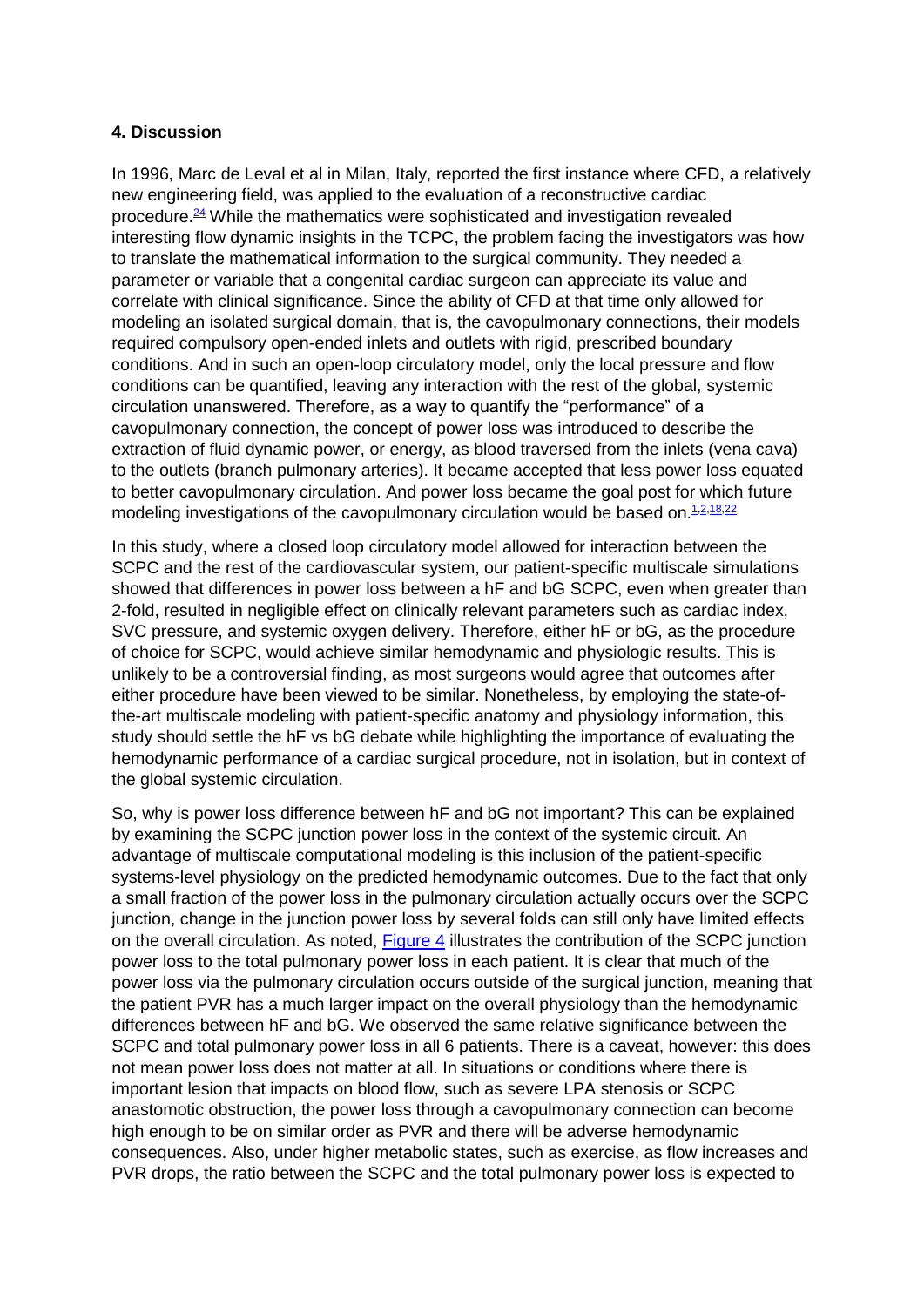rise. Further studies will be needed to determine whether this would result in more noticeable differences in physiology between different surgical geometries.

The multiscale simulations also revealed that in 2 patients with discrete left PA stenosis, virtual augmentation with arterioplasty did not lead to important benefits in the overall performance and hemodynamics of the SCPC. This suggests that, in these 2 patients, a more extensive and potentially risky operation (ie, division of the Damus-Kay-Stansel anastomosis to get to the left PA) to relieve LPA stenosis would not have led to additional hemodynamic and physiologic benefits. Again, this discovery cannot be applied to all instances of left PA stenosis, as surely relief of severe left PA stenosis is important at the time of a cavopulmonary connection procedure. Nonetheless, these simulation results suggest that not all left PA stenosis require extensive arterioplasty, and a combination of virtual surgery with multiscale modeling can provide valuable support and guidance to a surgeon's decision on whether a patient-specific left PA stenosis can be left untouched at the time of SCPC.

Closed-loop modeling of stage 1 physiology represents a challenge due to the complexity of the physiology and time-varying nature of the hemodynamic measurements. Clinical data are acquired at different time points and used to build a representation of the patient's preoperative physiology. The aim of this study was to compare the effect of different surgical anatomies, without additional adaptation from the global physiology. Consequently, responses such as postoperative stress response, effects of medication, chronic adaption to new ventricular loading conditions, postoperative complications, and the effects of growth on the clinical data are not modeled. In light of this, validation of the predicted results against existing clinical data remains limited. The simulations represent a prediction of the immediate postoperative physiology based on the physiological impacts of loading changes induced by the surgical procedures only. A direct comparison between the surgical options is essential for gaining a mechanistic understanding of the hemodynamics in the relevant clinical scenarios. One step toward assessing the robustness of the predicted results would be to incorporate approaches that also contain sensitivity analysis<sup>[18](https://www.sciencedirect.com/science/article/pii/S104306791930276X?via%3Dihub#bib0018)</sup> or uncertainty quantification, $\frac{23}{2}$  $\frac{23}{2}$  $\frac{23}{2}$  including both the clinical data and physiological model parameters. This might be especially important when preoperative clinical data are not coherent.<sup>[13](https://www.sciencedirect.com/science/article/pii/S104306791930276X?via%3Dihub#bib0013)</sup> Currently, such methods are computationally expensive and in need of further development. $\frac{23}{2}$  $\frac{23}{2}$  $\frac{23}{2}$  It is also important to point out that while variation in the bidirectional Glenn procedure is limited, the construction of a hemi-Fontan can be quite variable from one institution and one surgeon to another. As only one institution (Michigan) in our collaboration routinely applied the hemi-Fontan, we have adopted virtual hemi-Fontan models without additional patch enlargement of the left pulmonary artery was described by William Norwood. Therefore, it is possible that a left PA stenosis will routinely be addressed by this manner of hemi-Fontan construction. Finally, any virtual surgery and computational modeling investigation, even using patientspecific information, cannot account for all the biological and clinical processes that impacts on ultimate outcome. Therefore, the findings from this study should be applied in the context of clinical decision-making support.

### **4. Conclusion**

In this first case series of patient-specific multiscale modeling of superior cavopulmonary connection palliation for single ventricle hearts, virtual hemi-Fontan and bidirectional Glenn procedures were simulated based on each patient's preoperative anatomy and physiological conditions derived from clinically indicated investigations. Despite what appeared to be significant local power loss differences, both the hemi-Fontan and bidirectional Glenn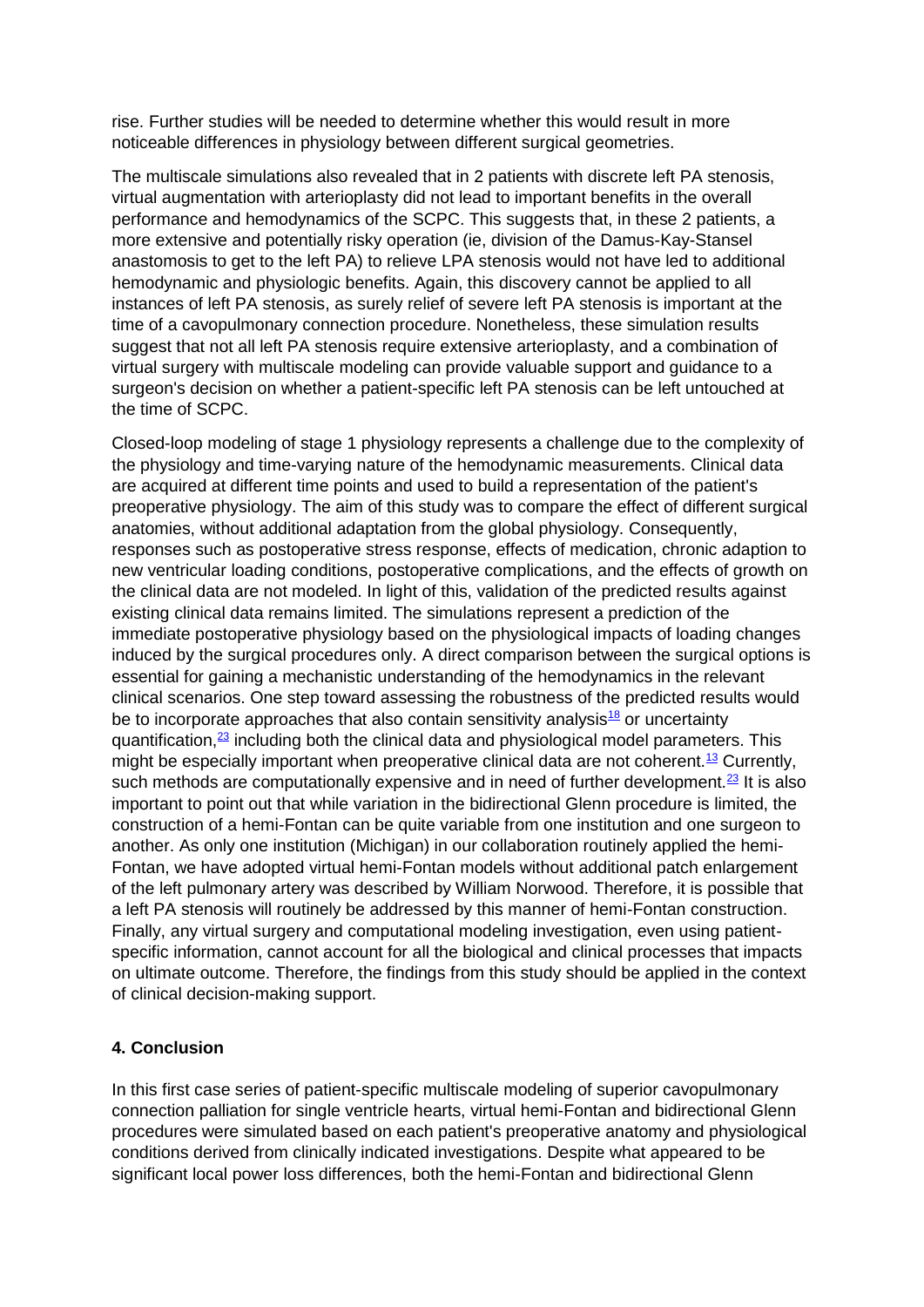procedures resulted in similar early postoperative superior cavopulmonary hemodynamics and physiology. Moreover, simulations suggest that multiscale modeling may be helpful to support patient-specific decision on whether an aggressive left pulmonary artery reconstruction at the time of SCPC procedure could be beneficial.

## **Acknowledgments**

The authors gratefully acknowledge support from Foundation Leducq.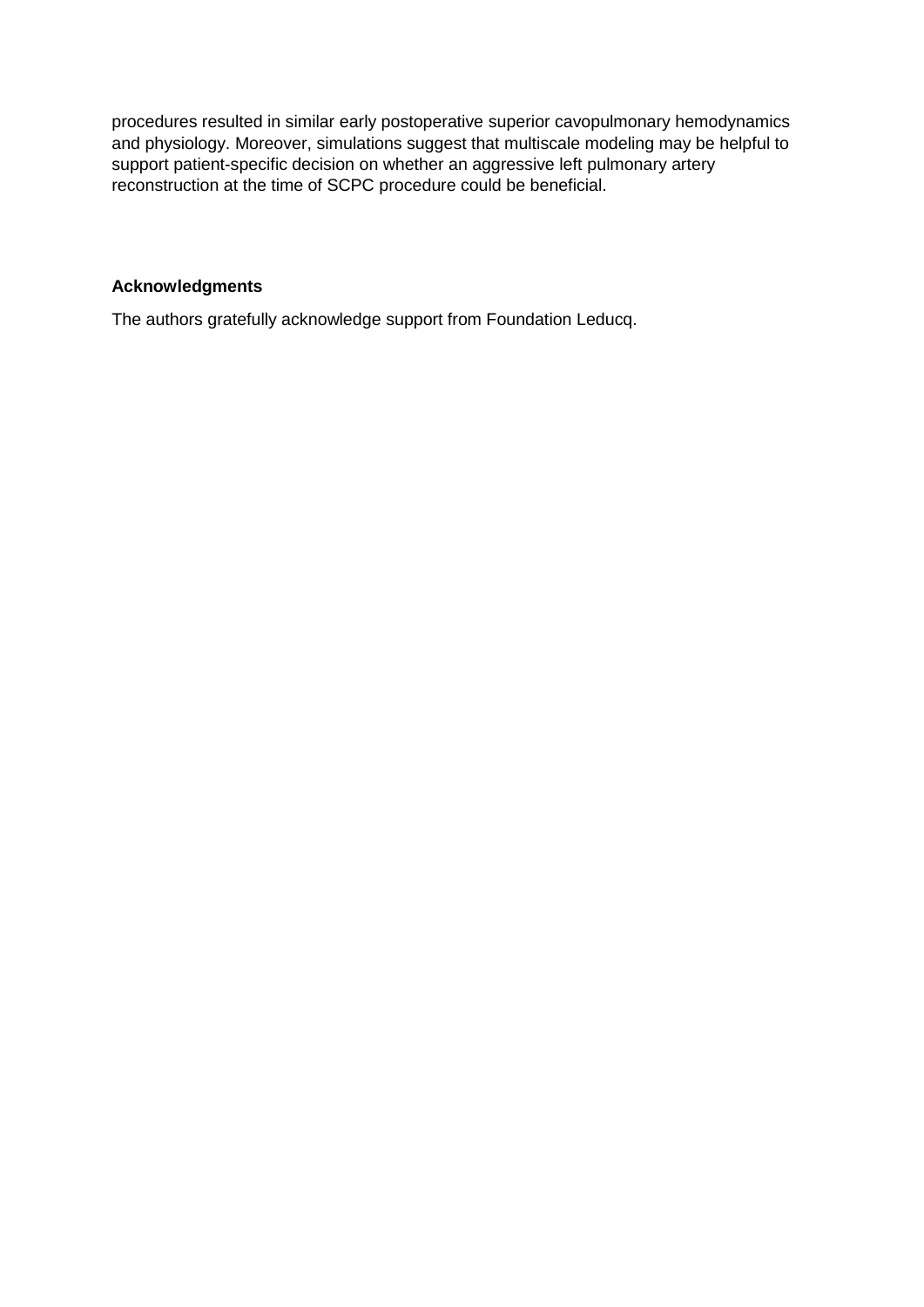### **References**

1. Bove EL, de Leval MR, Migliavacca F, et al: Computationalfluid dynamicsin the evaluation of hemodynamic performance of cavopulmonary con-nections after the Norwood procedure for hypoplastic left heart syndrome.J Thorac Cardiovasc Surg 126:1040–1047, 2003

2. Pekkan K, Dasi LP, Zelicourt D, et al: Hemodynamic performance of stage-2 univentricular reconstruction: Glenn vs. hemi-Fontan templates. AnnBiomed Eng 37:50–63, 2009

3. Corsini C, Baker C, Kung E, et al: An integrated approach to patient-specific predictive modeling for single ventricle heart palliation. ComputMethods Biomech Biomed Engin 17:1572–1589, 2014

4. Kung E, Baretta A, Arbia G, et al: Predictive modeling of the virtual hemi-Fontan operation for second stage single ventricle palliation: Two patient-specific cases. J Biomech 46:423– 429, 2013

5. Schiavazzi DE, Kung EO, Marsden AL, et al: Hemodynamic effects of leftpulmonary artery stenosis after superior cavopulmonary connection: Apatient-specific multiscale modeling study. J Thorac Cardiovasc Surg149:689–696.e683, 2015

6. Vignon-Clementel IE, Marsden AL, Feinstein JA: A primer on computa-tional simulation in congenital heart disease for the clinician. Prog PediatrCardiol 30:3–13, 2010

7. Corsini C, Baker C, Kung E, et al: An integrated approach to patient-specific predictive modeling for single ventricle heart palliation. ComputMethods Biomech Biomed Engin 17:1572–1589, 2014

8. Schievano S, Migliavacca F, Coats L, et al: Percutaneous pulmonary valveimplantation based on rapid prototyping of right ventricular outflow tractand pulmonary trunk from MR data. Radiology 242:490–497, 2007

9. Snyder MF, Rideout VC: Computer simulation studies of the venouscirculation. IEEE Transact Biomed Eng 16:325–334, 1969

10. Noordergraaf A, Verdouw D, Boom HB: The use of an analog computer ina circulation model. Prog Cardiovasc Dis 5:419–439, 1963

11. Pennati G, Fumero R: Scaling approach to study the changes through thegestation of human fetal cardiac and circulatory behaviors. Ann BiomedEng 28:442–452, 2000

12. Kung E, Baretta A, Baker C, et al: Predictive modeling of the virtual hemi-Fontan operation for second stage single ventricle palliation: Two patient-specific cases. J Biomech 46:423–429, 2013

13. Arbia G, Corsini C, Baker C, et al: Pulmonary hemodynamics simulationsbefore Stage 2 single ventricle surgery: Patient-specific parameter identifi-cation and clinical data assessment. Cariovasc Eng Technol 6:168–180,2015

14. Brody JS, Stemmler EJ, DuBois AB: Longitudinal distribution of vascularresistance in the pulmonary arteries, capillaries, and veins. J Clin Invest47:783–799, 1968.https://doi.org/10.1172/JCI105773